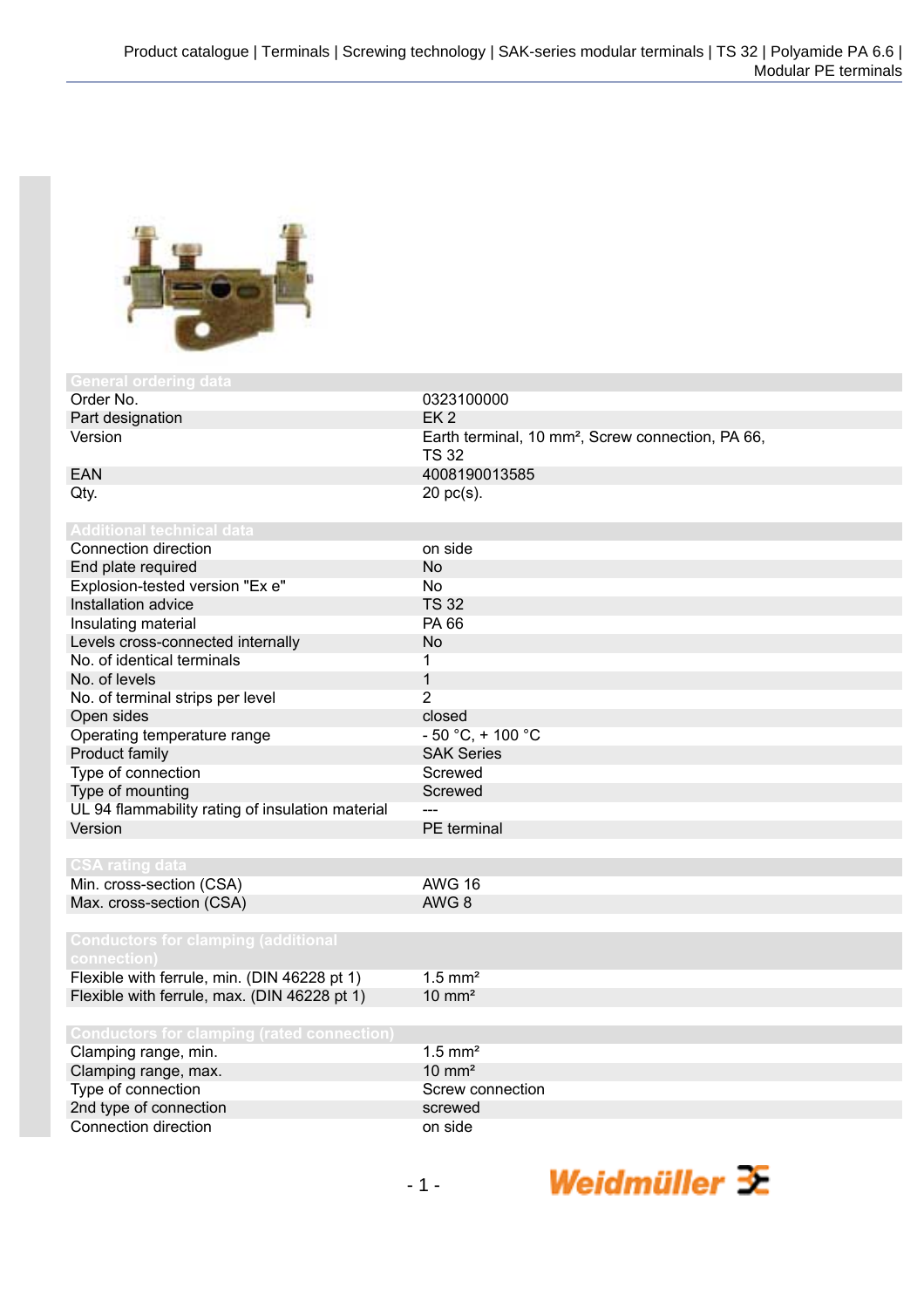| <b>Conductors for clamping (rated connection)</b> |                              |
|---------------------------------------------------|------------------------------|
| No. of connections                                | $\overline{2}$               |
| Stripping length                                  | 14 mm                        |
| Clamping screw                                    | M4                           |
| <b>Blade size</b>                                 | $1.0 \times 5.5$ mm          |
| Tightening torque range                           | 1.21.6 Nm                    |
| Torque level with DMS electric screwdriver        | 4                            |
| Gauge to IEC 60947-1                              | B <sub>6</sub>               |
| Solid, min.                                       | $1.5$ mm <sup>2</sup>        |
| Solid, max.                                       | $10 \text{ mm}^2$            |
| Stranded, min.                                    | $1.5$ mm <sup>2</sup>        |
| Stranded, max.                                    | $10 \text{ mm}^2$            |
| Flexible, min.                                    | $1.5$ mm <sup>2</sup>        |
| Flexible, max.                                    | $10 \text{ mm}^2$            |
| Flexible with ferrule, min. (DIN 46228/1)         | $1.5$ mm <sup>2</sup>        |
| Flexible with ferrule, max. (DIN 46228/1)         | $10 \text{ mm}^2$            |
| AWG conductor size, min.                          | <b>AWG 16</b>                |
| AWG conductor size, max.                          | AWG <sub>8</sub>             |
| AWG conductor size, min.                          | $1.31$ mm <sup>2</sup>       |
| AWG conductor size, max.                          | 8.37 mm <sup>2</sup>         |
|                                                   |                              |
| <b>Dimensions</b>                                 |                              |
| Width                                             | 10.2 mm                      |
| Height of lowest version                          | 38 mm                        |
| Length                                            | 52 mm                        |
| Weight                                            | 32.55g                       |
| TS 32 offset                                      | 26 mm                        |
|                                                   |                              |
| <b>Disconnect terminals</b>                       |                              |
| Torque level with DMS electric screwdriver        | $\overline{\mathbf{4}}$      |
|                                                   |                              |
| PE rating data<br>Centre screw on PE terminals    | M 5                          |
|                                                   |                              |
| <b>PEN</b> function                               | <b>No</b>                    |
| Rated cross-section                               | $10 \text{ mm}^2$            |
| Rated short-time current                          | 1200 A (10 mm <sup>2</sup> ) |
| <b>Standards</b>                                  | IEC 60947-7-2                |
| Tightening torque range for fixing screw          | $2.04.0$ Nm                  |
| Torque level with DMS electric screwdriver        | 4                            |
| <b>Rating data</b>                                |                              |
| Rated cross-section                               | $10 \text{ mm}^2$            |
| <b>Standards</b>                                  | IEC 60947-7-2                |
|                                                   |                              |
| <b>UL rating data</b>                             |                              |
| Min. cross-section (UL)                           | <b>AWG 16</b>                |
| Max. cross-section (UL)                           | AWG 8                        |